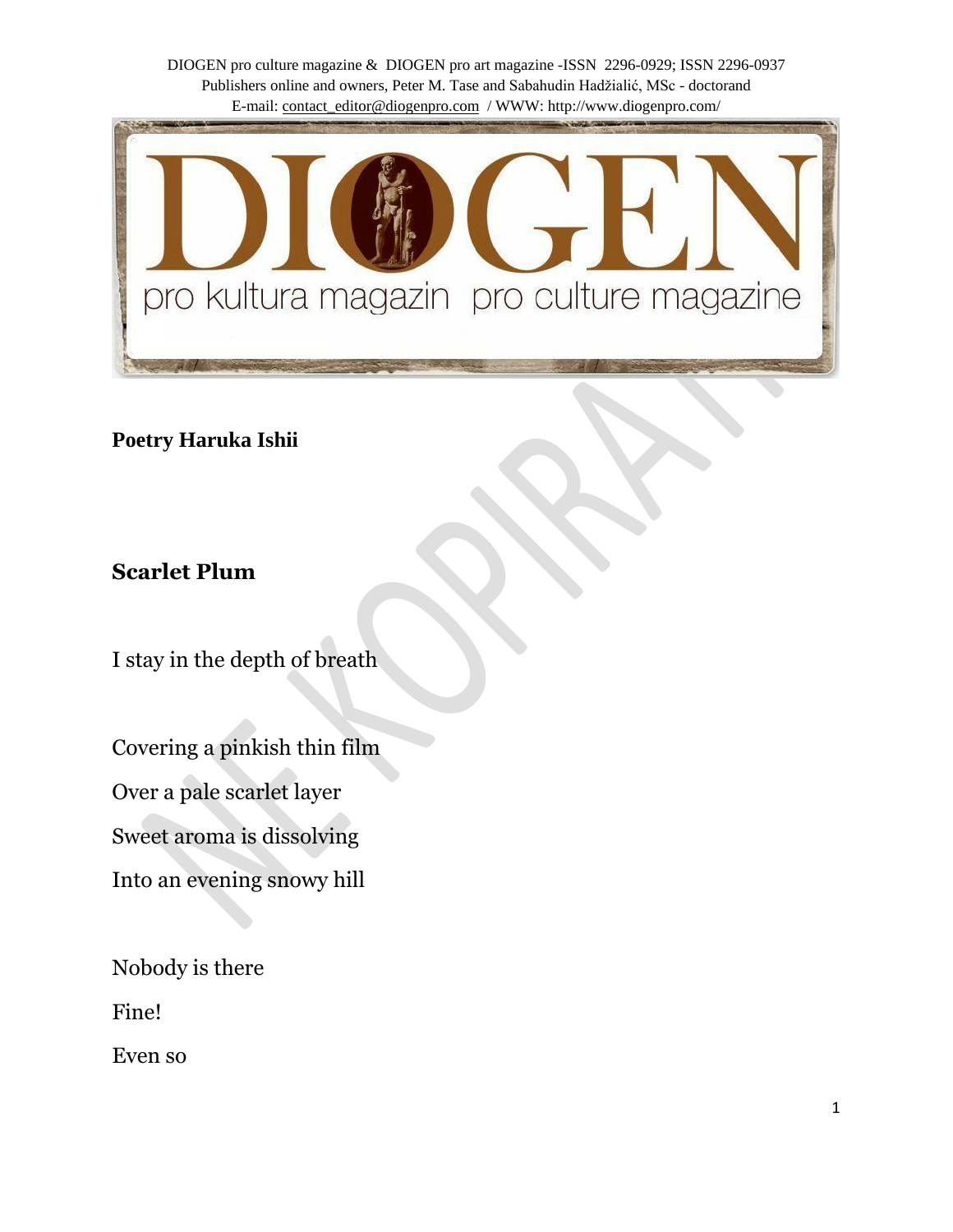She blooms eagerly

Stretching fingers to the sky

Her feeling numb must be

Trembling lust

Look! Her will is making

One more flower open

Untidy snow falls on

Crimson tone melts on white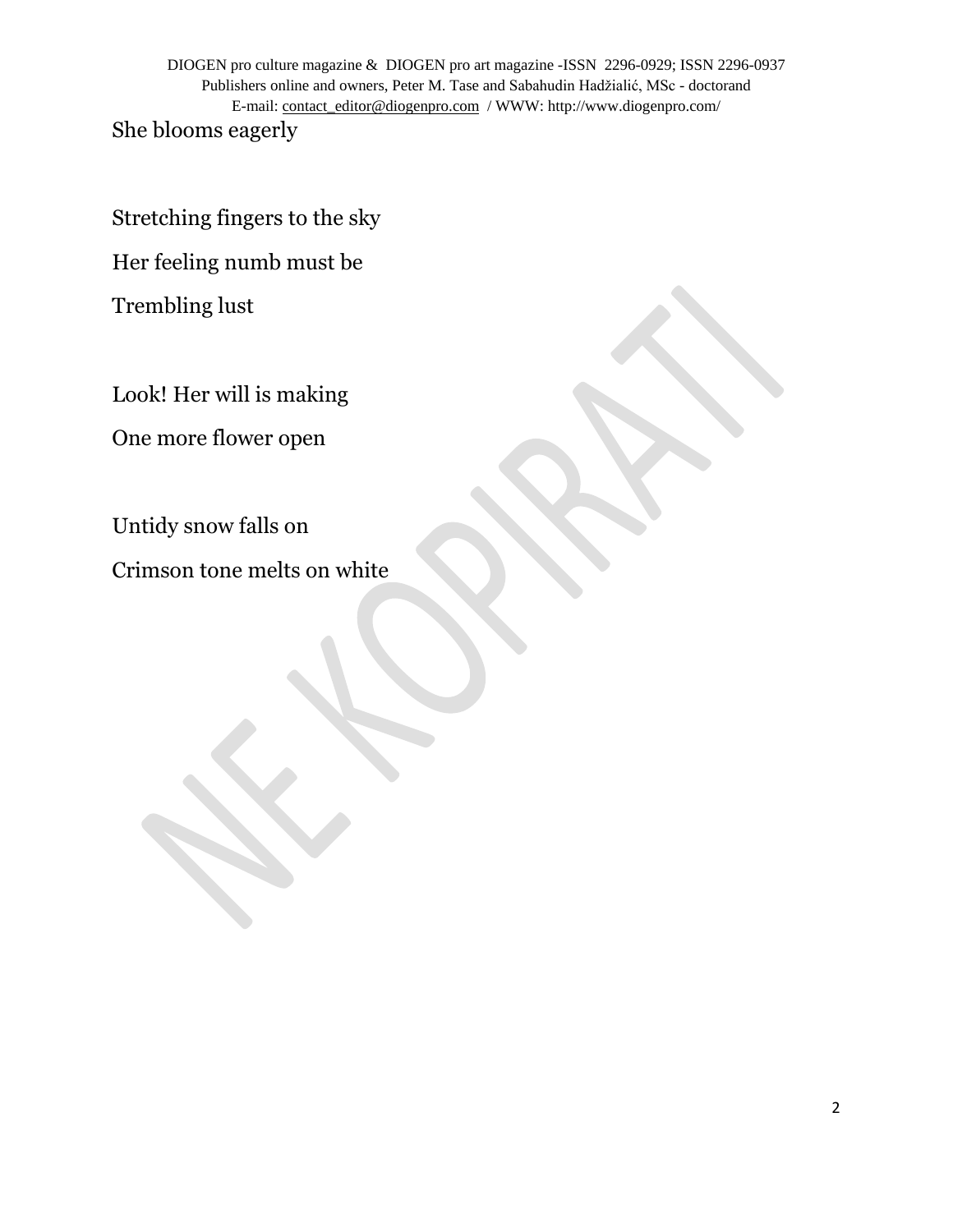### **Sakura Fantasia**

The dream may lead me here

Drooping Sakura remains in twilight

Leaning against the trunk

I looked at full blossoms

From the foot of the tree

Listening to her breath

The scene has just swayed Was it that I was wrapped in pink? Was it that she appeared in My pale dream?

A crimson broad lace Was wavering over me So as to feel choking

My heart beat responding To soft whispers of Sakura Her spirit captured me So I couldn't move anymore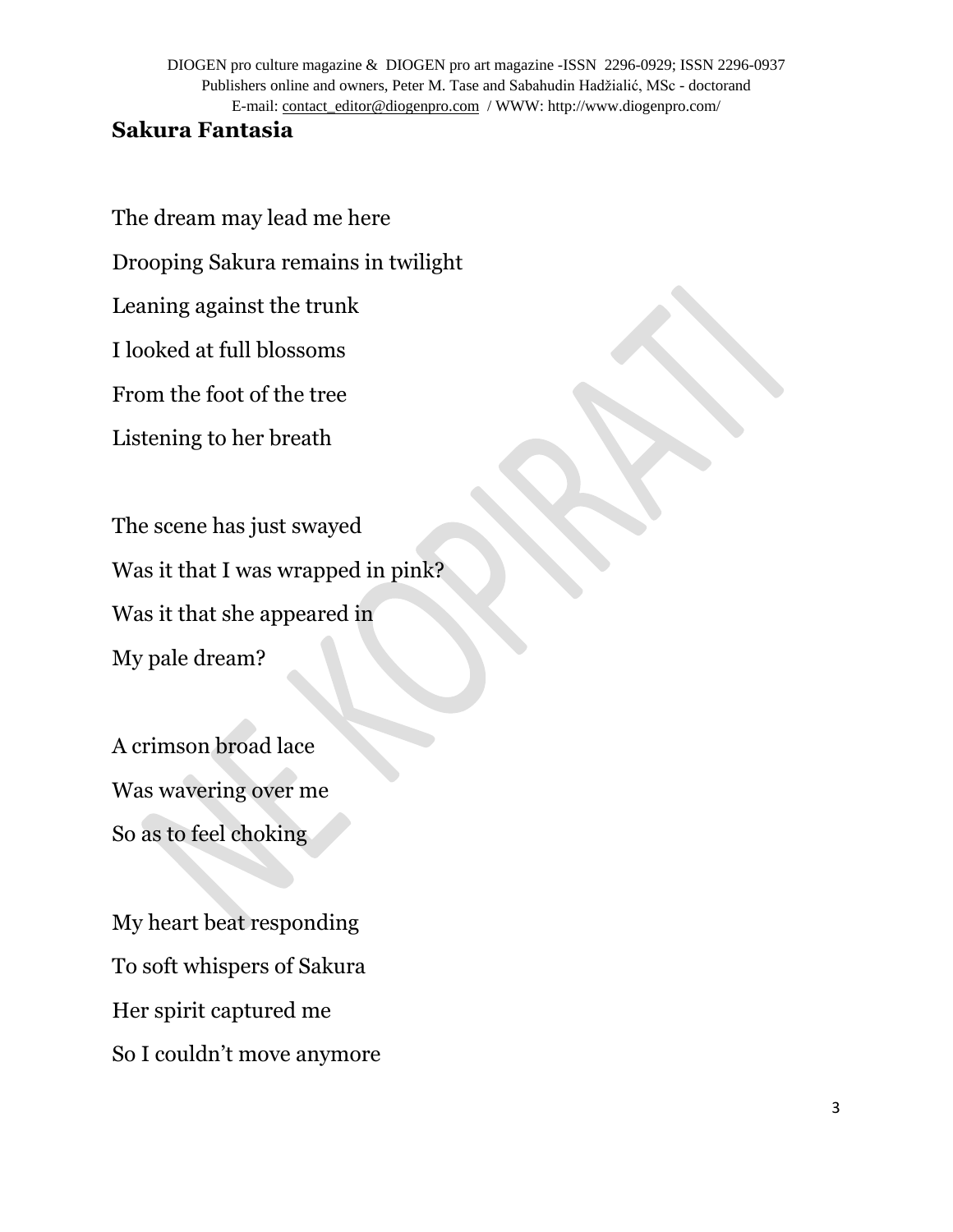A drooping twig

Is touching my neck

Is there anybody?

I feel dizzy

For I am chained by her spirit

And blooming together

--Somebody seems to come close to me

I feel soft touch on my arm--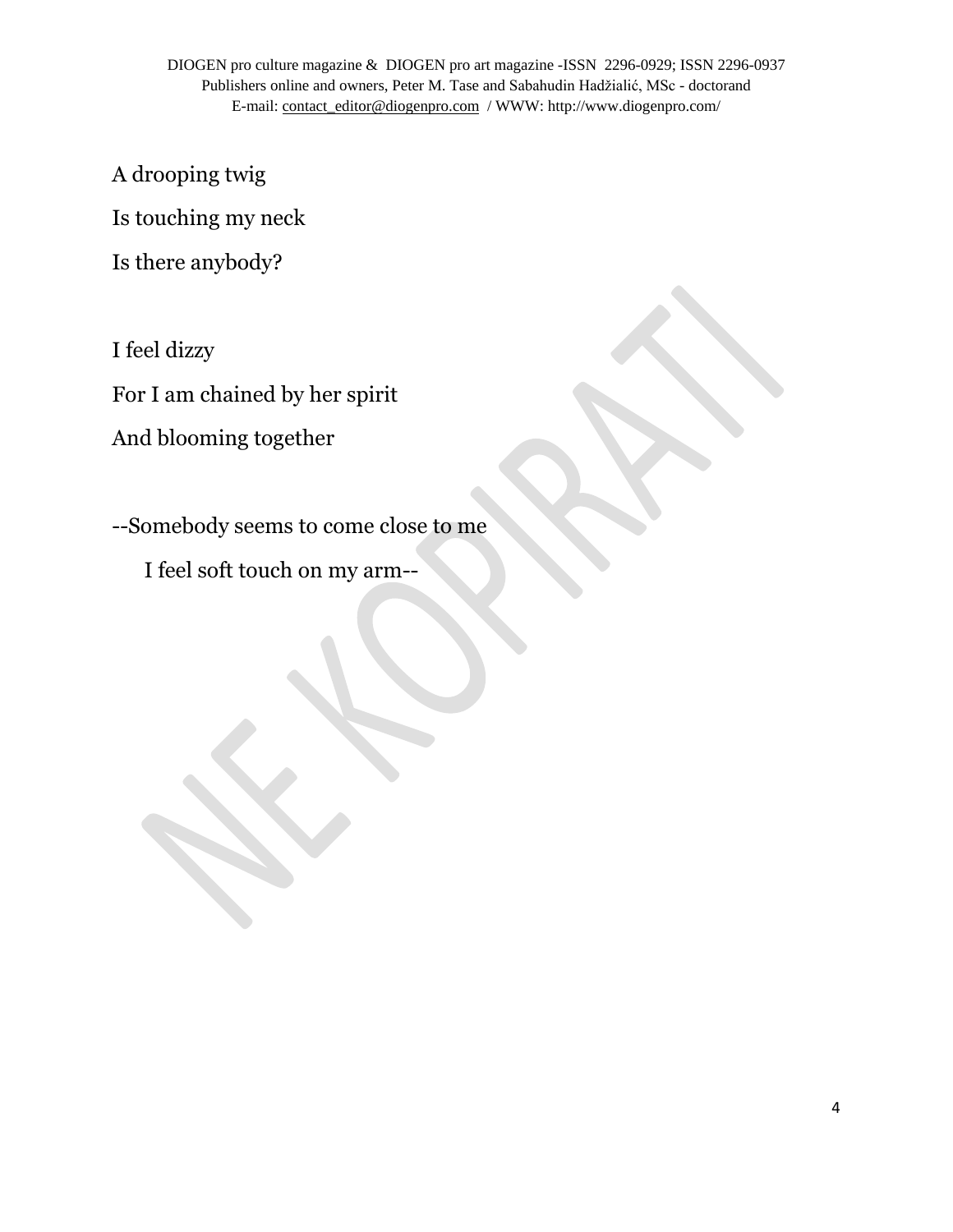# **Apple**

"Try me"

Lonely time was too long

So my monologue started:

We might have nothing Yet I waited for you eagerly You kept me waiting calmly My fever was vanishing into the sky

White petals of hesitation are opening Pinkish petals of emotion are blooming A fruit of dream is growing Crimson petals of amore are flowering

The love has ripened in red The juice has been filled up My heart begin to tremble with hesitation When I notice the weight of joy At the same time A guy has endured irritation for thirsty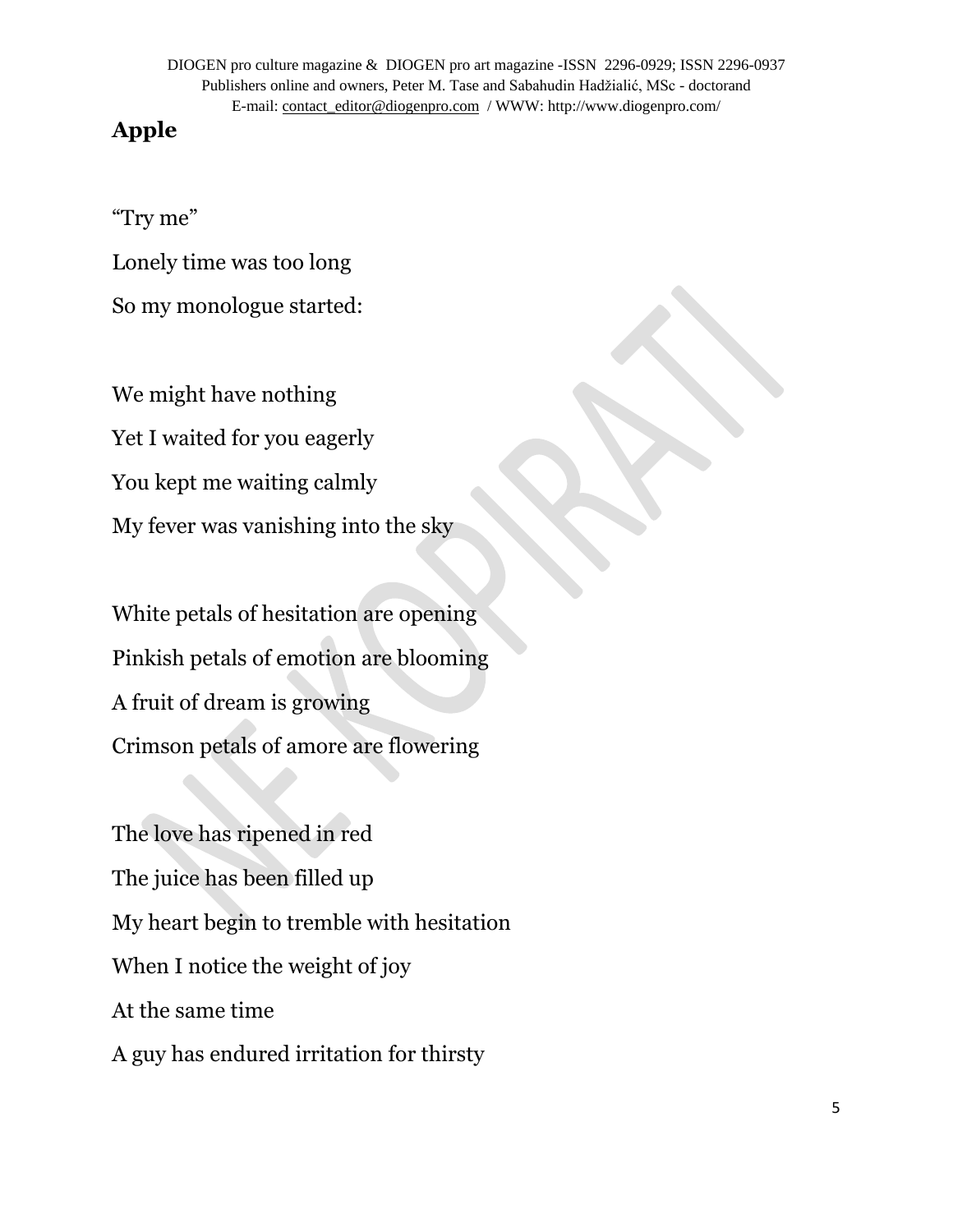We might peep at the apple from the back of the tree Once stealing it to eat, we got a crime

Even if I uttered "Please try it for me"

That's a dream in dreams

The voice is still resounding

In an after-note of the dream

I can't whisk the pollen away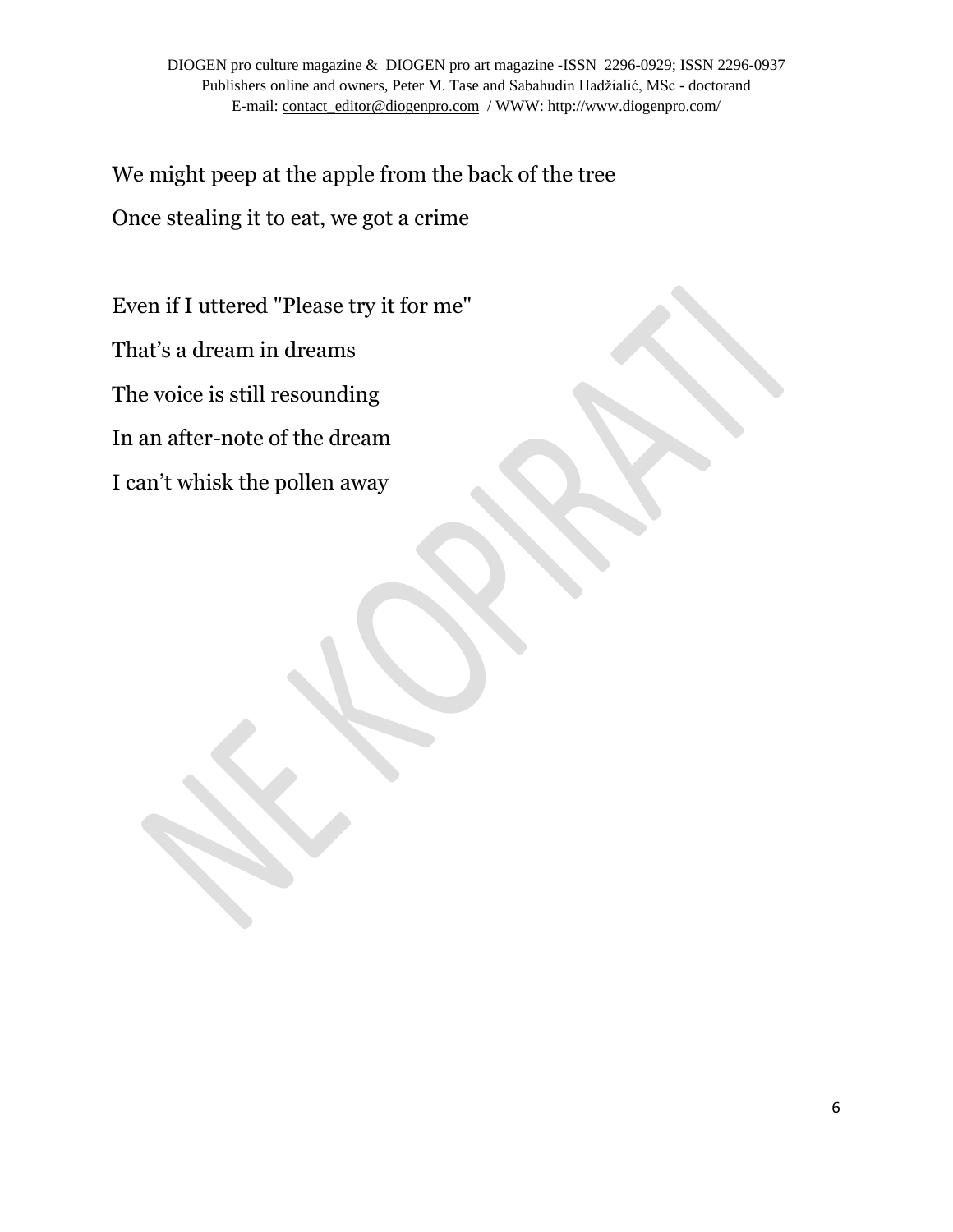## **White Rose**

Drizzled all day

Stroked on velvet petals

The heart of a rose begins to tremble

The rose is heavy with flowers

It opens fragrant bags

and emits the scent trembling in fear

In aromatic breeze Some stalks stretch straight up Aiming at the blue sky

Green leaves Refreshed Shining glossy in wet As if nothing has happened

From a break in the clouds The sunlight comes on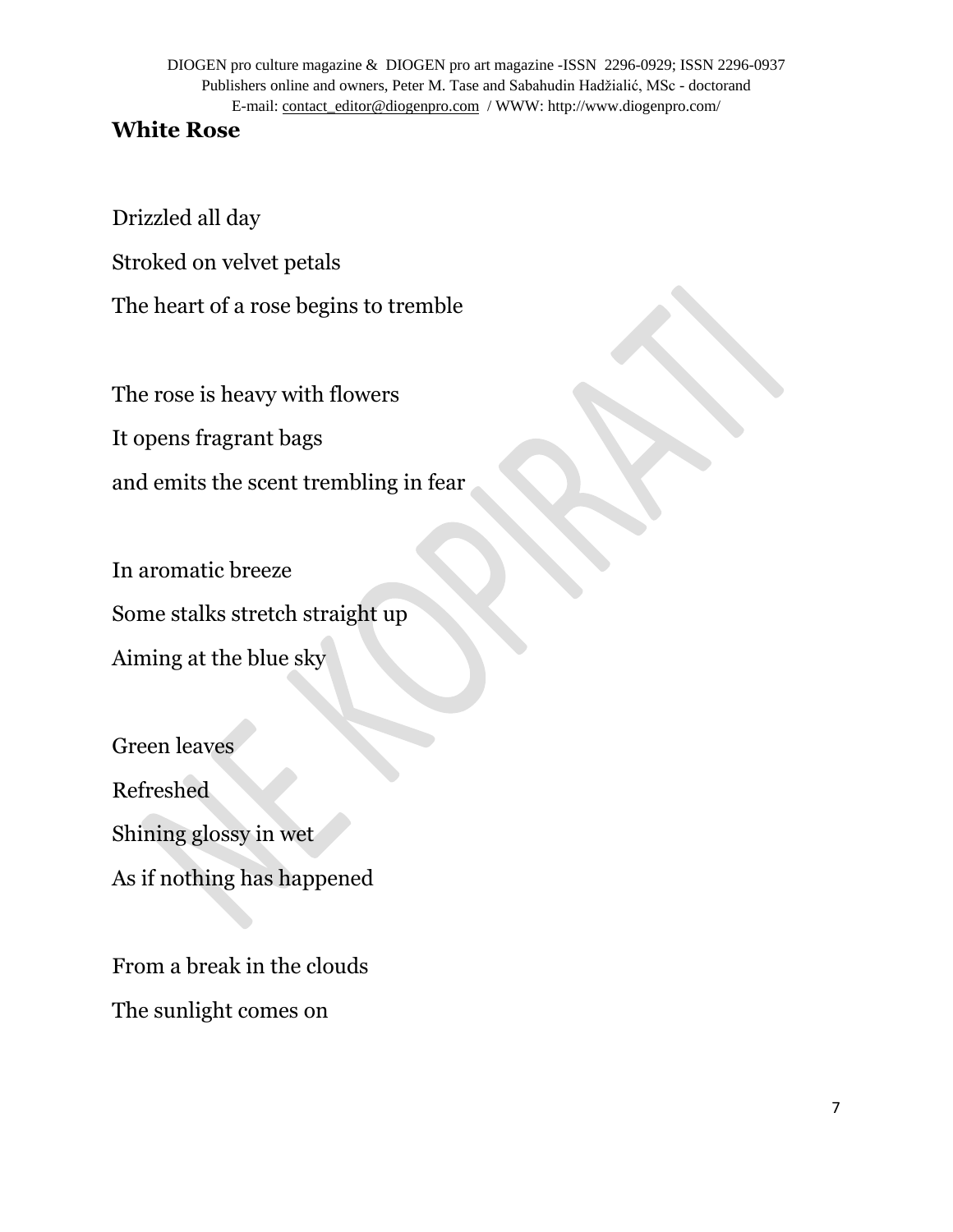The rose

Smiles faintly

to the sun

With its innocent face

It embraces transparent light

To keep blooming on for bright tomorrow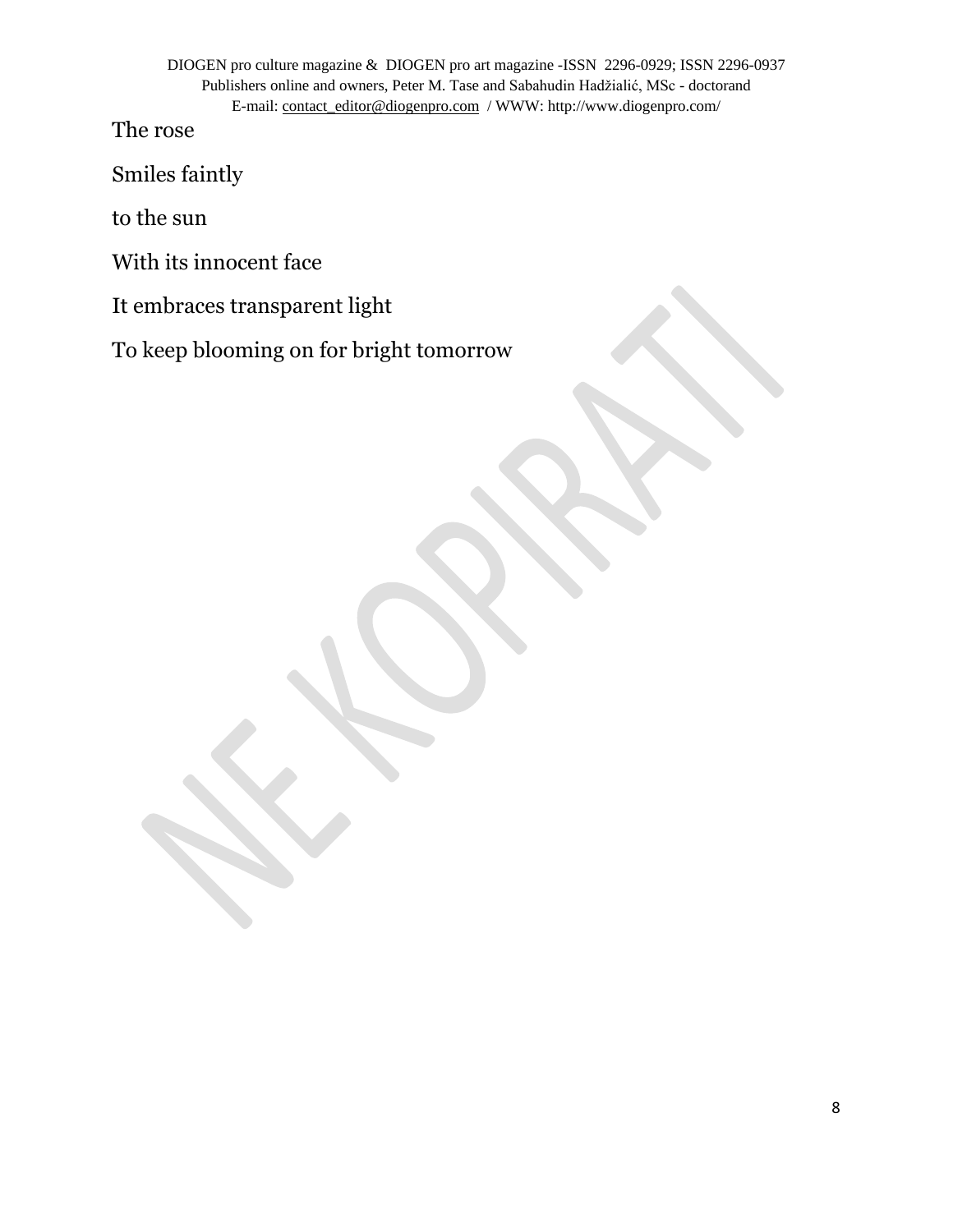## **Butterfly in Spring**

In a streaming melody in the evening

A butterfly flutters her wings

Oh, you also live proudly

To show presence on the floor

In dazzling fantasy Arching rainbows Dancing gracefully A purple swallowtail is flying Winging over a music score As if touching on the note

In rhythm of Cha - cha she flies vividly In rhythm Tango in a dawn of L'Empire des Sens She flies like flames In rhythm of passionate rumba She flies like ripples of feeling of love Malaguena or Sans Toi M'amie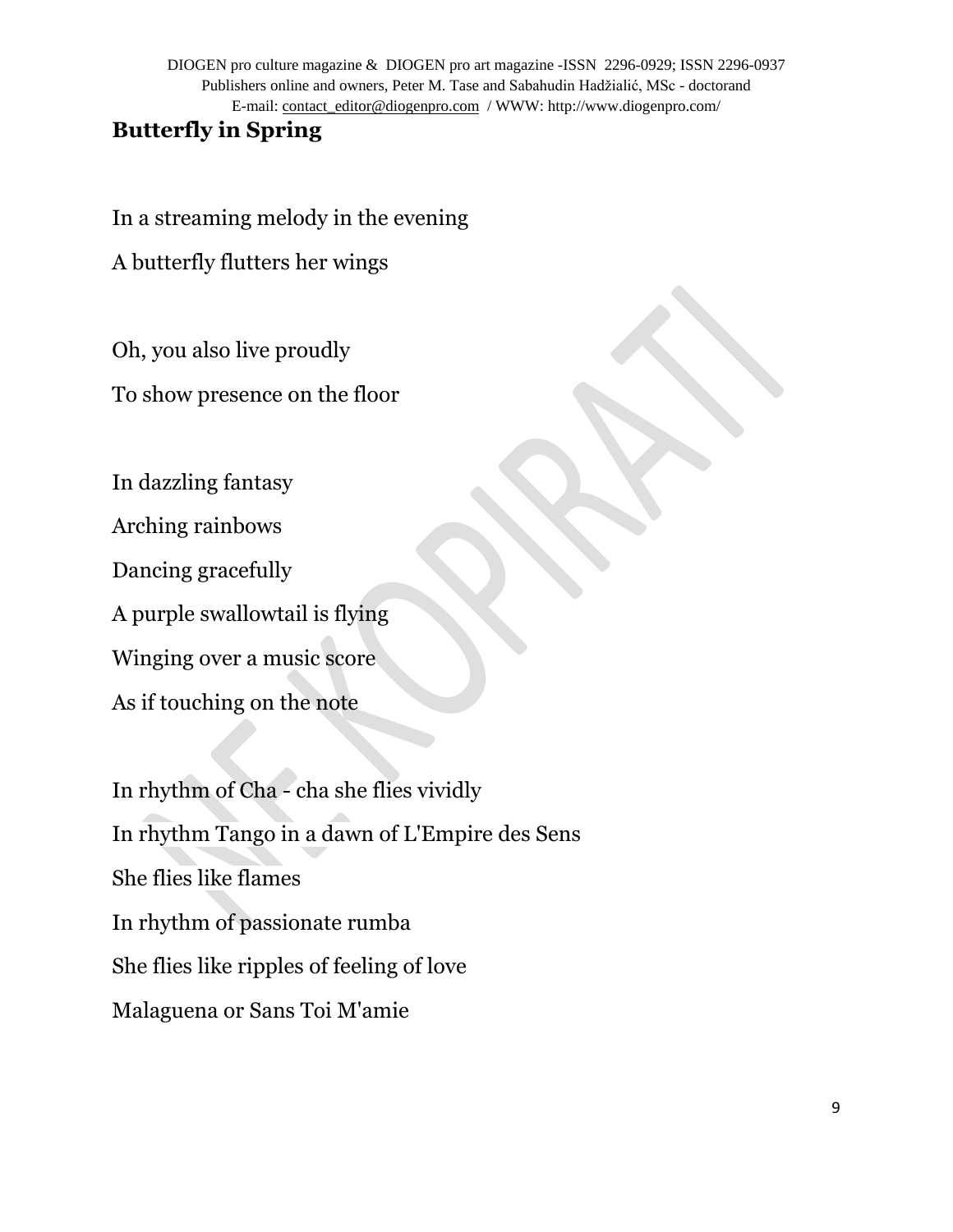Even though she aches

She flies pretending pleasant

Even harsh wind and cold rain strikes her

She receives them with her wings of pride

In the spring evening

She wears faint fragrance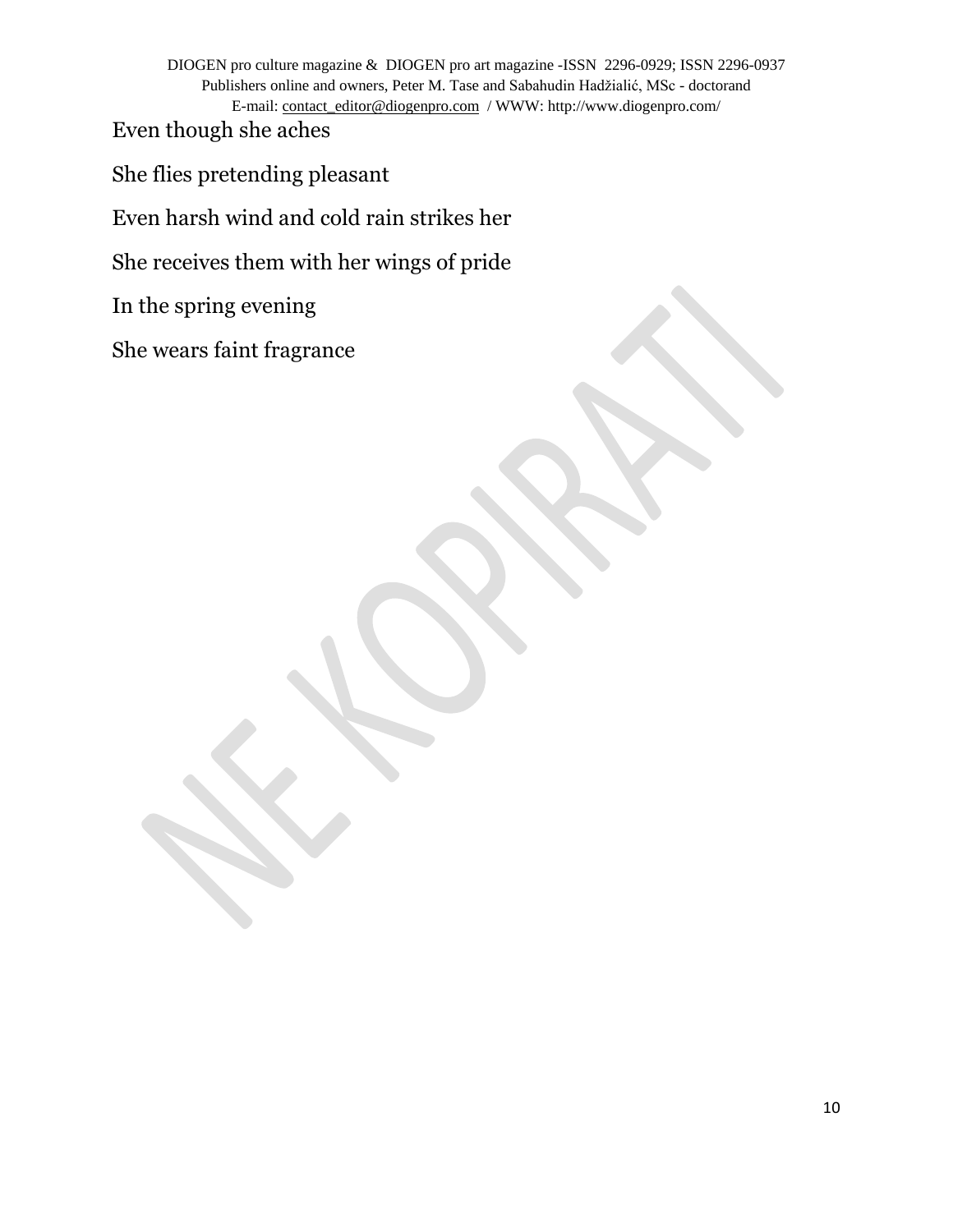#### **Rainy Days**

Since last autumn

I have felt you faltered in this love

Your hesitation seems to last even now

Your steps sounding in the rain tell so

I sense it in your hug I pretend not to notice everything Still my foot is infirm So as to stop carelessly

Even while you're looking back Look, already, this wet sleeve Almost getting wet I have no way to do

You are in my hands Your feeling is known already But if you go on as it is I leave you in a river of tears Overflowing in rainy days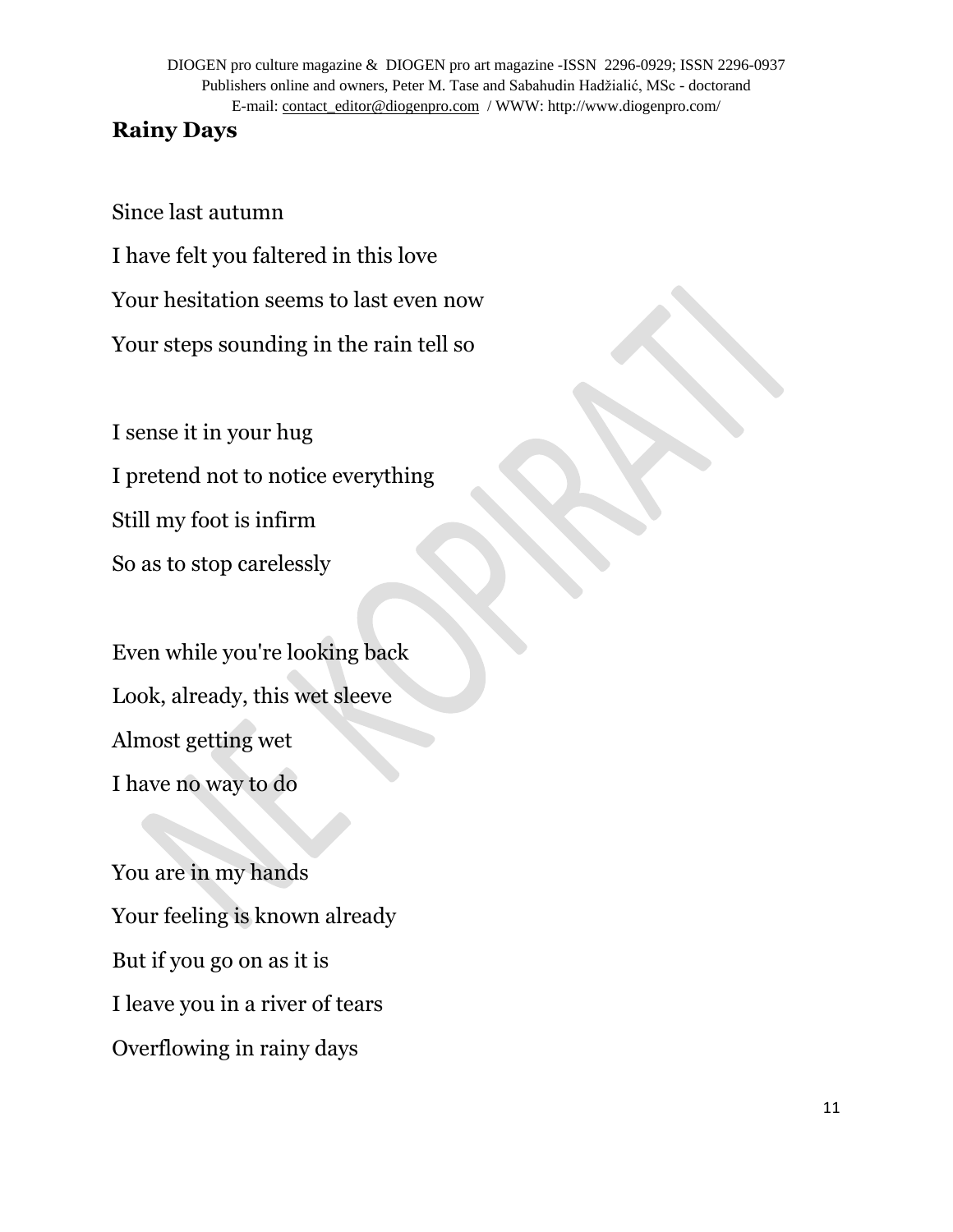We got wet unexpectedly

The tears are heavy

For me not for you

Tomorrow July (*Fumitsuki*\*) starts

Shall I write a letter for you?

\*"*Fumitsuki* (Writing month)" is an old name of July in Japan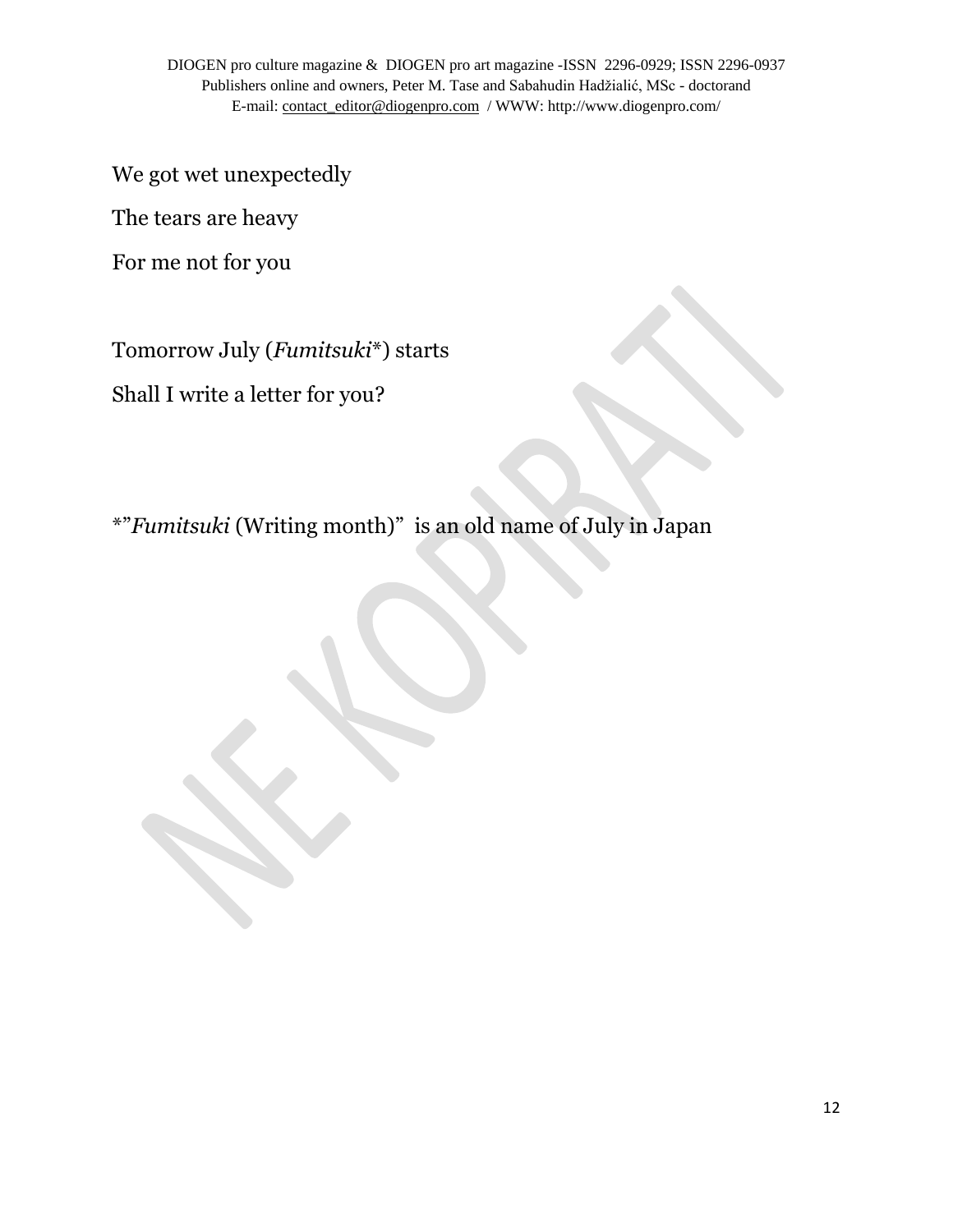## **Hydrangea**

Because I made a catch of you in my mind These petals I saw usually in blue Turn to light purple I sense so in this year

What I used to wash away in rain Is an aromatic woman's sin not wanting to recall anymore But I must do carefully this year

Difficulty of meeting you caused a jeremiad, Dissatisfaction, jealousy and jaundice Such feelings come close to me every night The purple sphere might get dirty with them

The person appearing In my wet dreams--- Of course, it's you

It's me, usually you blamed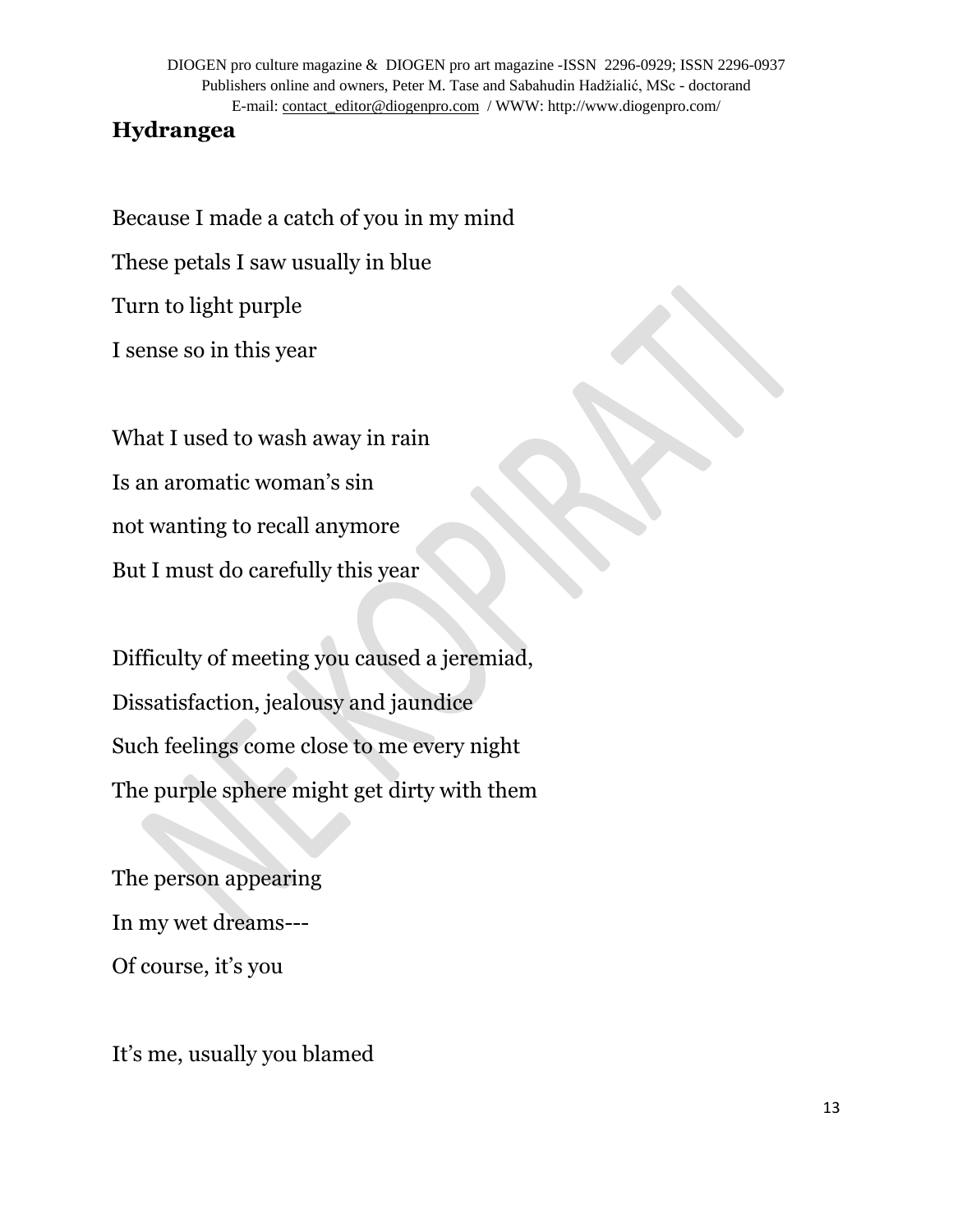with the change of mind

Unstable color of the flower

Shows your behaviour getting clean

If you like to disappear in floral night

That is all right, I don't care

Only because of that

Rather because

I'd like to make a cache of you in my mind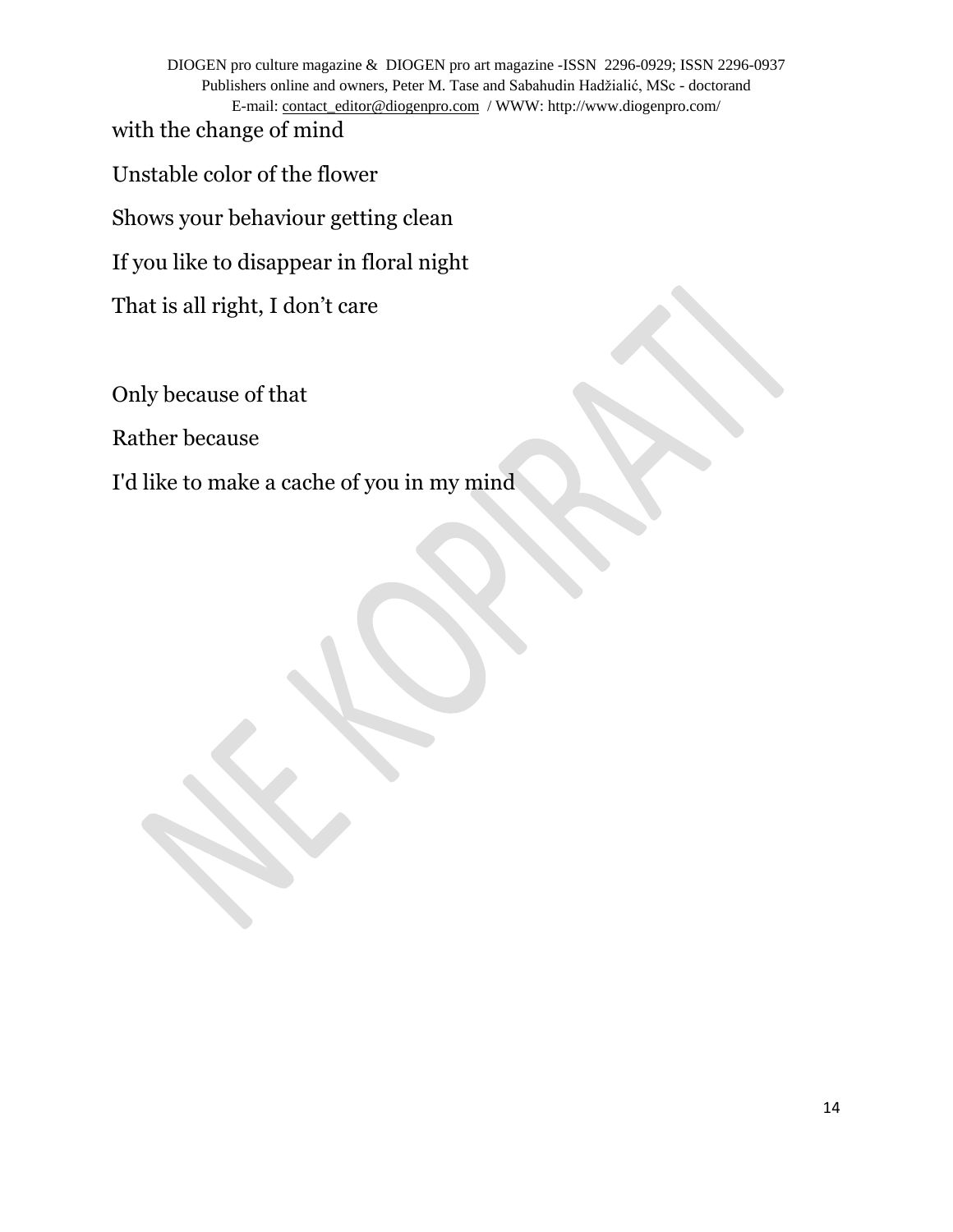## **Star Festival**

It isn't to be untied

By the long duration of time

Nor to be melt away

By brutishness of the fire

It seems to be sick

On a boat departing this morning

What a pity to cross the river Only once a year! I feel worry about you In your absence But I have waited so long time That it makes my cheek pale

In late afternoon I had to untie a rope to depart Tangling my lost sense I began to row Can you hear this sound of the oar?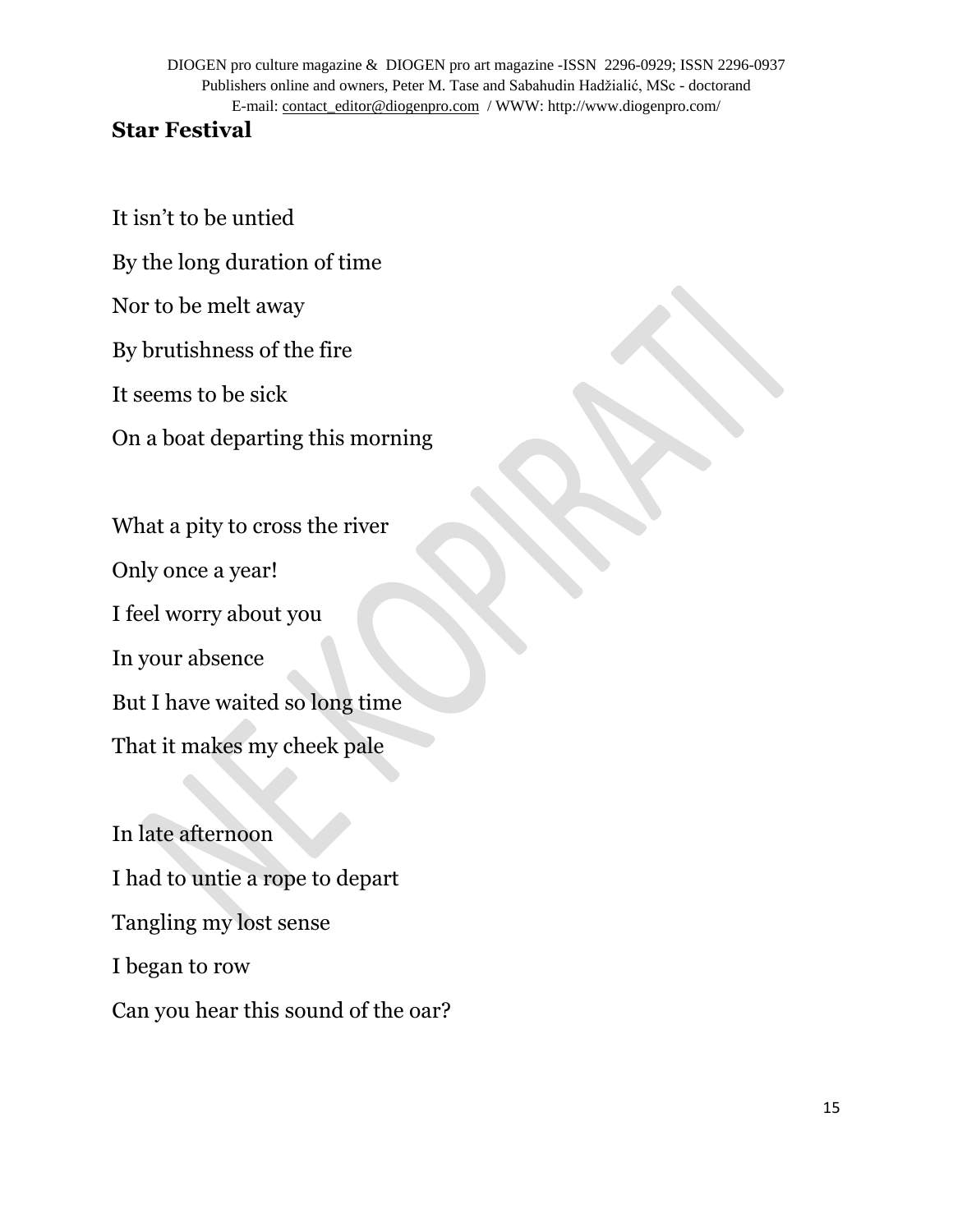In a strip of paper

On the bamboo, noting one wish and two wishes...

Countless stars and silver ripples

I will be approaching you

Passionately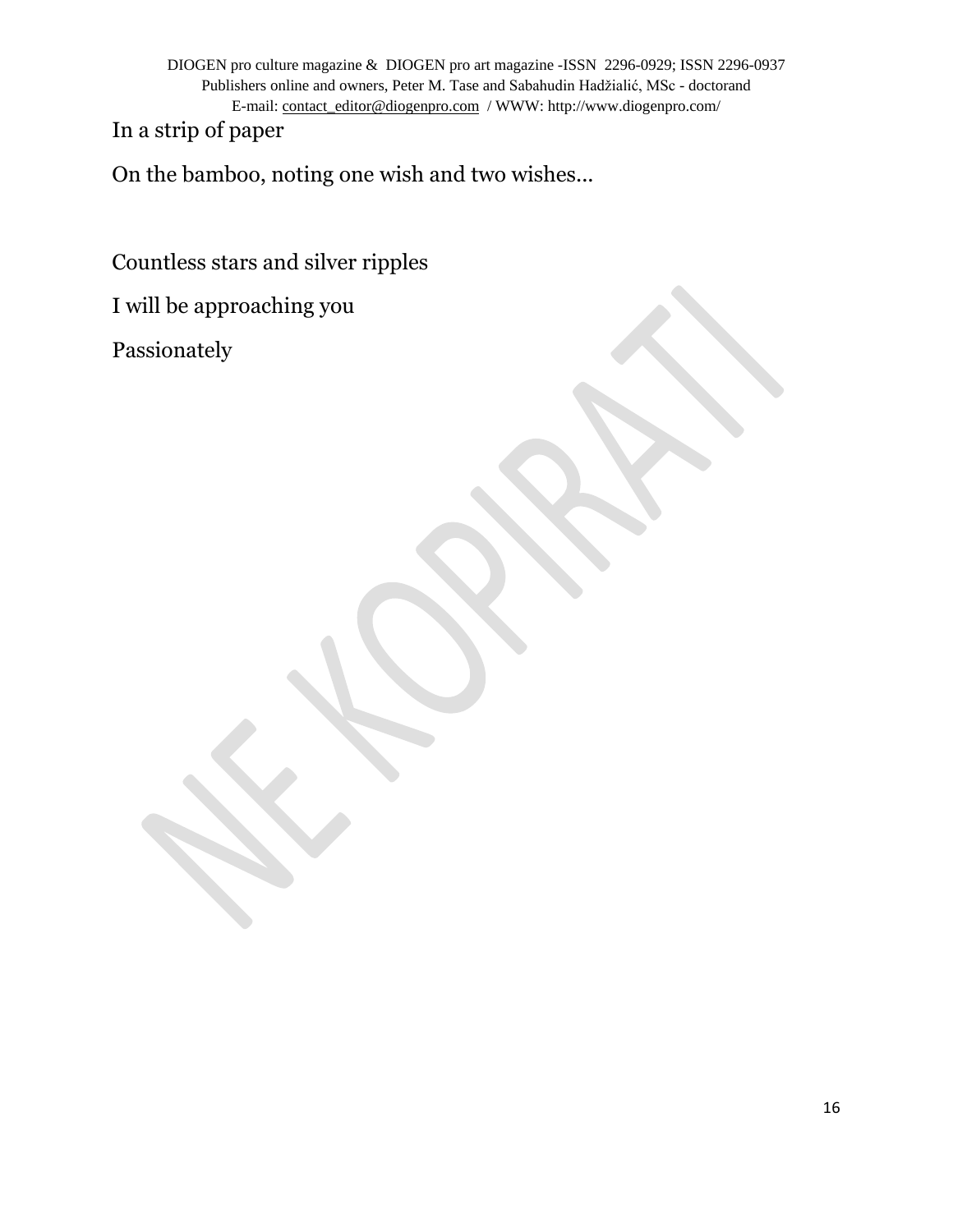## **Promise**

A faintly audible sigh

From leaves of a morning glory

Can't you sleep?

No, I don't

I have measured the length of the night

I have made my mind to settle here in this place

I won't think of going out

I can't escape

From the heat

Nor from the cold

That's my destiny

Then I will sow a seed before winter

So that I am counting nights

If weak under the powerful sunlight, I bring up a winter flower For rearing summer seeds If weak coldness, I grow winter seeds Because I don't like to freeze any more I'm always being as a summer flower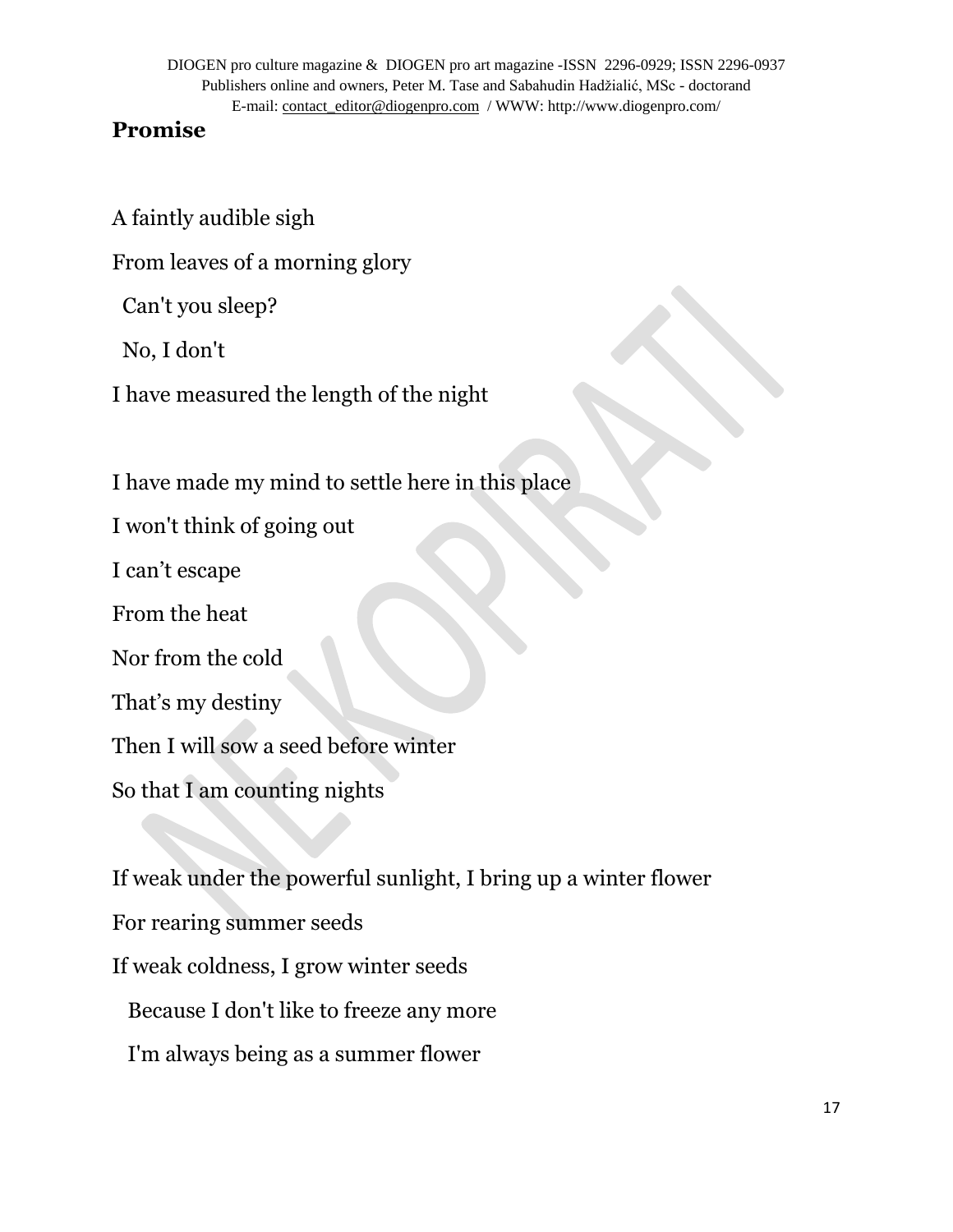Our buds

Confronting the flagging night

Have a promise to bloom in the morning at the same time

Moderate wind Tonight

At three AM In the deep night--

The moment when

The dawn bugs begin to fly--

We'll decide

Not to pass the time and never to separate each other

May it be the time when yellow pollens spill

On my pistil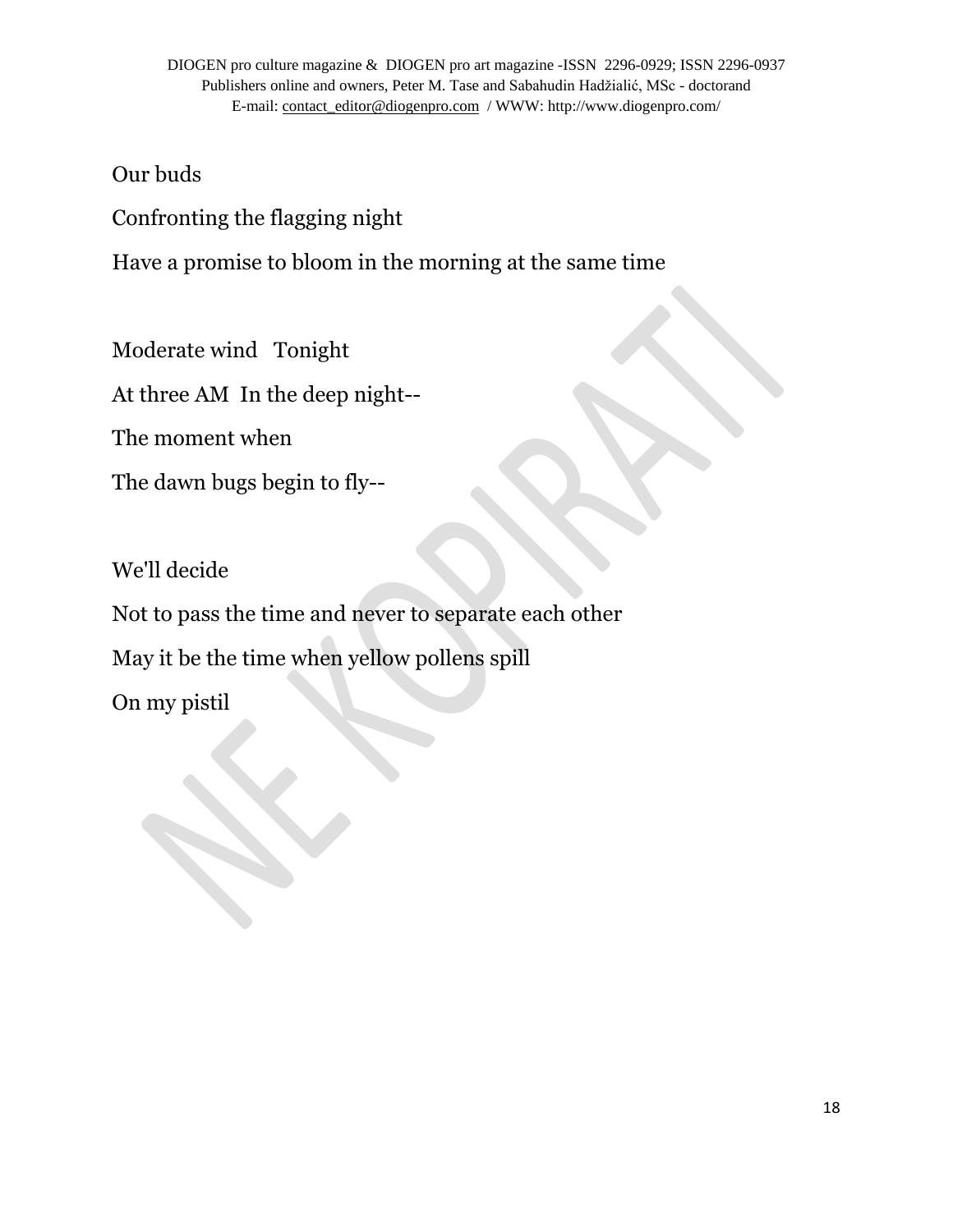## **Fire Works**

Whatever doing, we can't escape from the heat

Wherever going, we can't stand this humid night

So in such a night

A lighting flower is the best to see

Long time ago

I pushed gunpowder into a crack of my chest

Tonight

It makes a big roar

Coloring the sky with scarlet

A great cheer and undulation of sigh

Seek an exit and rustles

Like waves

At each interval

The darkness comes back

They keep making the next flower from the next

For vanishing delusion and trouble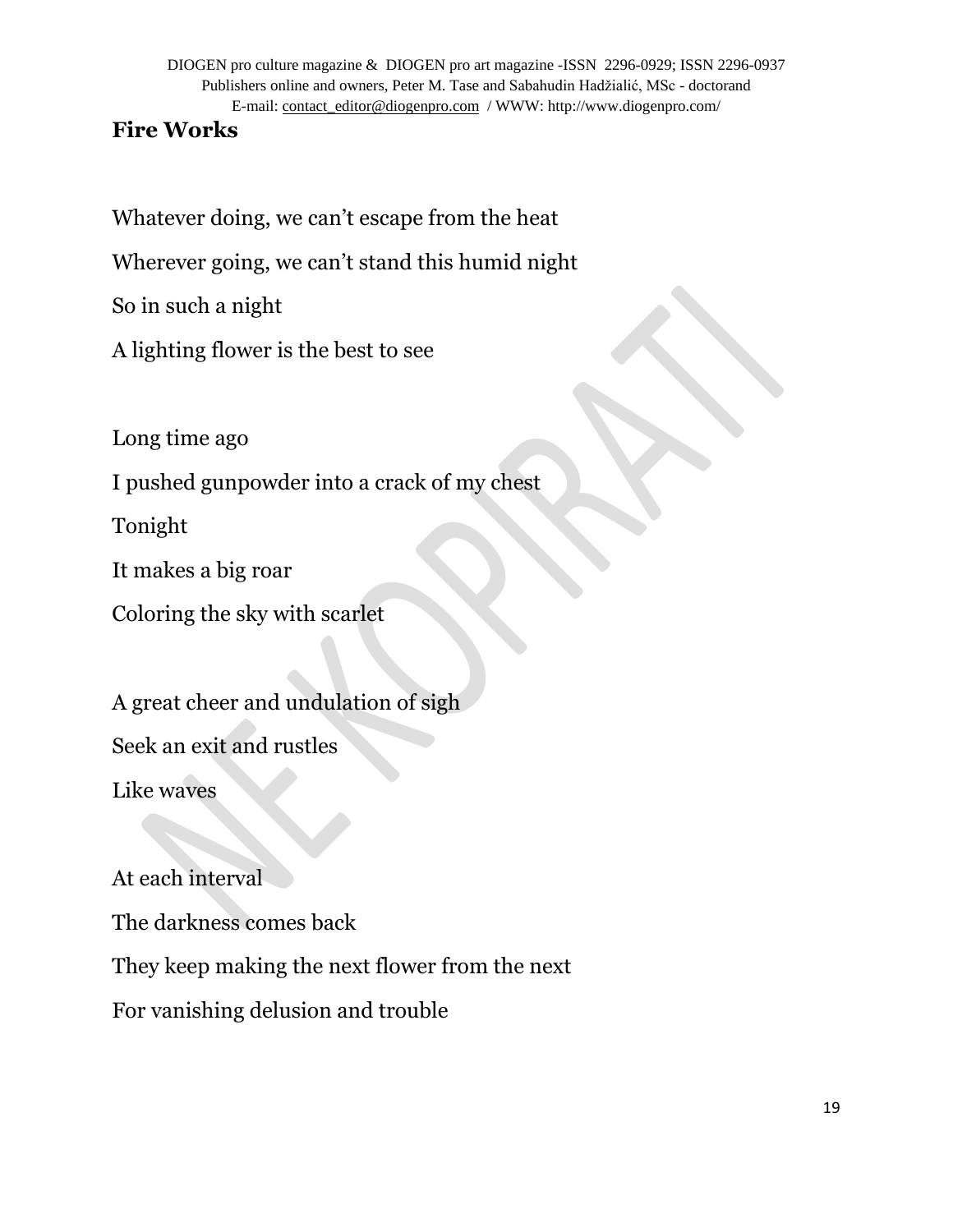I shall live better tomorrow

Than today

What color is preferable

Green, yellow, blue, what else

Can I flower for me?

Lighting flowers are full in the dark sky

Bloom disorderly and earnestly

Opening bright blossoms wider and wider

A huge flower Pouring grains of fire Like the spirits of magical flowers